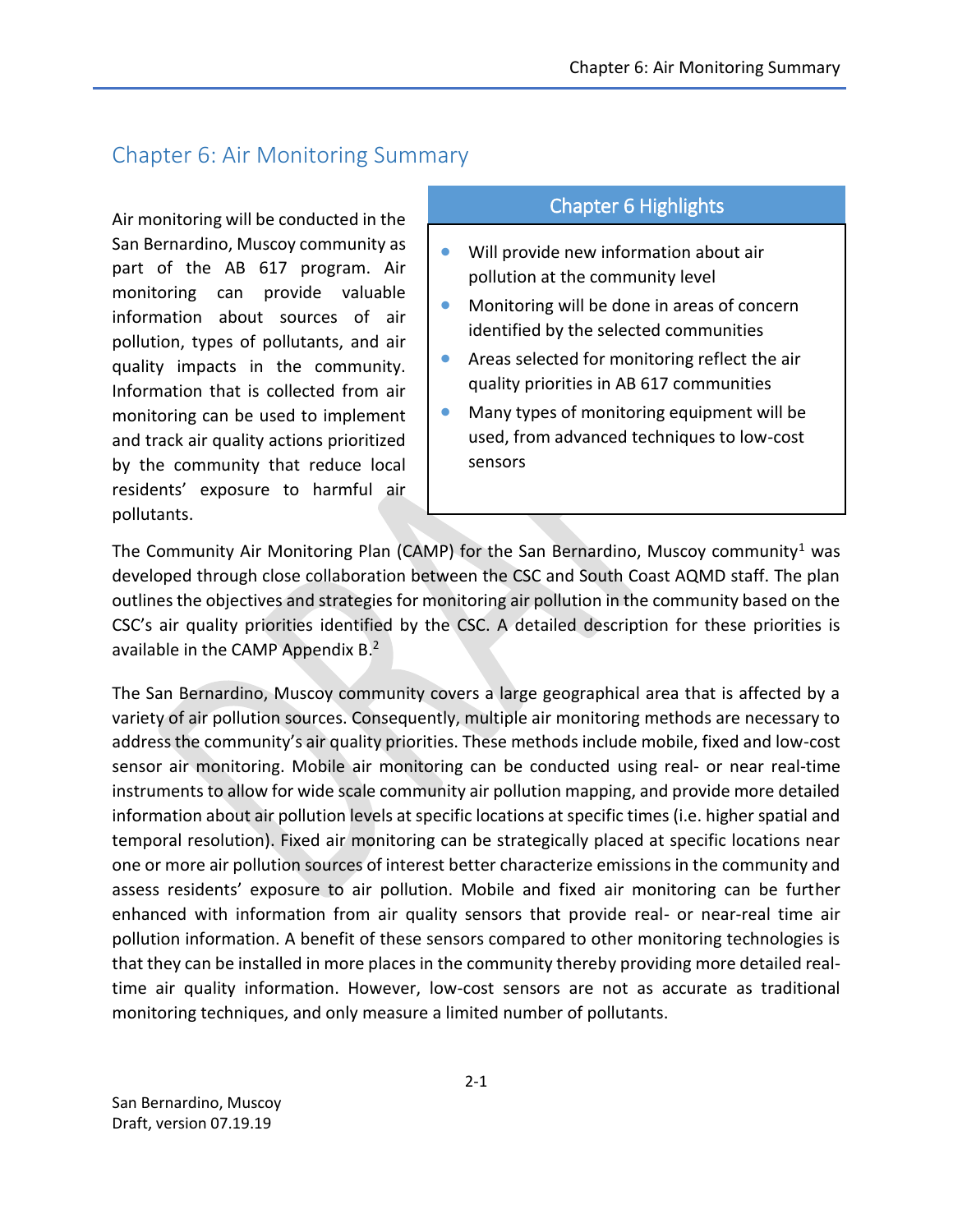Figure 6-1 identifies areas where air monitoring will occur within the San Bernardino, Muscoy community. The CSC prioritized these areas based on community air quality concerns and sources of air pollution. The monitoring areas and priorities can change based on the information gathered during monitoring, input from the community, and/or newly available data from different organizations. A discussion regarding air pollutants measurements and technologies that will be deployed in these areas is provided in the CAMP. The air monitoring strategies outlined in the CAMP may be updated based on future community input, air monitoring results, and other information gathered through implementation of AB 617. Updates to air monitoring strategies will be presented to the CSC for input.

Figure 6-1. Proposed Monitoring Areas Prioritized Based on the Relative Density of Air Quality Concerns in the SBM Community



## References

l

1. AB 617 Community Air Monitoring Plan (CAMP) for the San Bernardino, Muscoy Community: [http://www.aqmd.gov/docs/default-source/ab-617-ab-](http://www.aqmd.gov/docs/default-source/ab-617-ab-134/camps/sbm_camp.pdf?sfvrsn=6)[134/camps/sbm\\_camp.pdf?sfvrsn=6.](http://www.aqmd.gov/docs/default-source/ab-617-ab-134/camps/sbm_camp.pdf?sfvrsn=6)

San Bernardino, Muscoy Draft, version 07.19.19